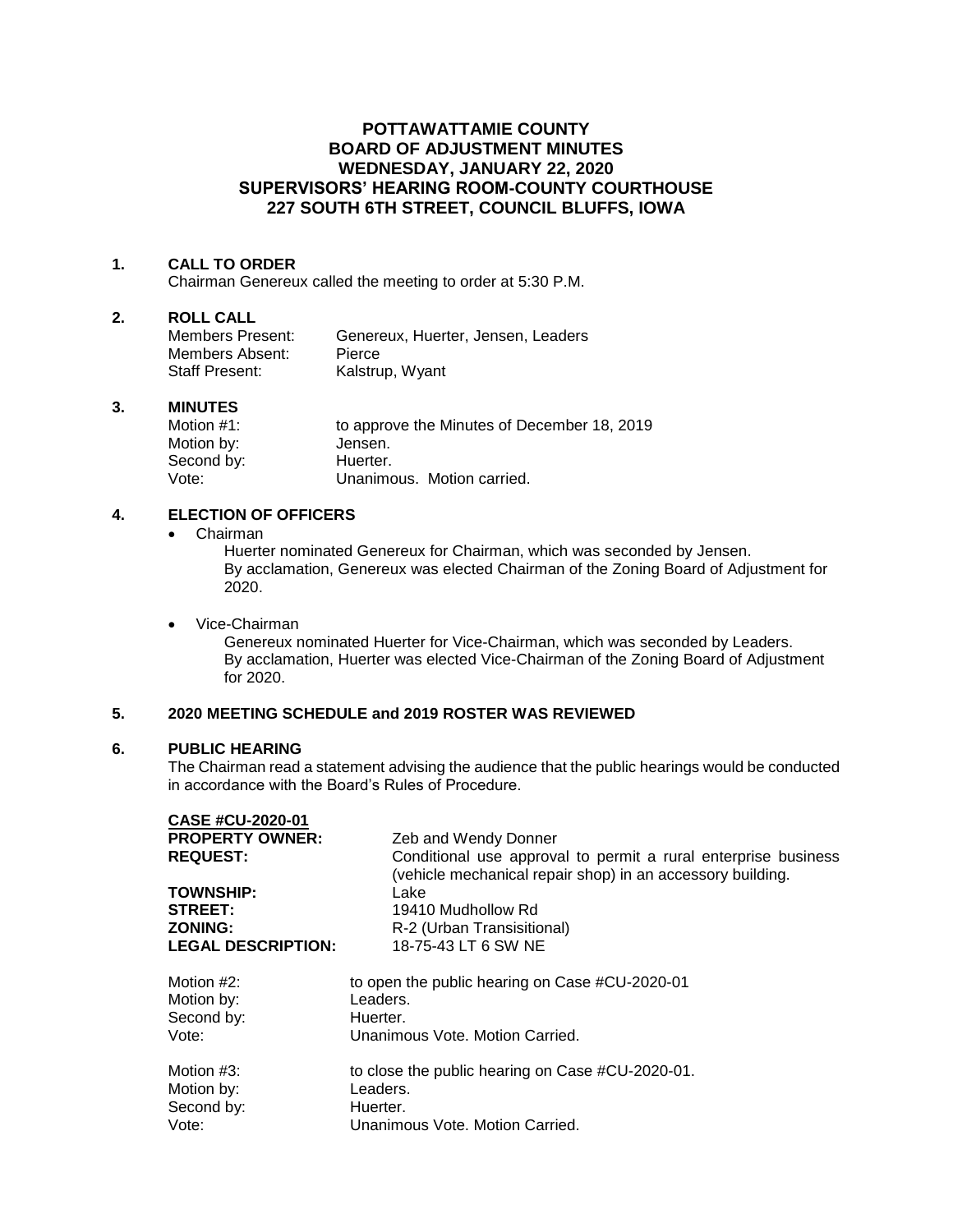Motion #4: to approve the request of Zeb and Wendy Donner for conditional use approval to permit a rural enterprise business (vehicle mechanical repair shop) in an accessory building, as filed under Case #CU-2020-01, subject to the following conditions: 1. The area in the subject accessory structure dedicated to the rural enterprise business shall be limited to that which was submitted with the application.

- 2. For any outside storage of vehicles, a site obscuring fence shall be constructed to block the view from the road.
- 3. If generated, hazardous waste or by products will be handled in accordance with all government regulations.
- 4. All work shall be conducted indoors.
- 5. Any signage shall be limited to Section 8.090.030.06 of the Pottawattamie County, IA Code and installed after building permit is issued.

based on the following findings of fact:

- 1. The rural enterprise business is a listed permitted conditional use in the R-2 District, which conforms to the Land Use Policy Plan.
- 2. The subject property is located in an area primarily utilized for agricultural and residential purposes. This rural enterprise business is not foreseen to have any negative impact on area properties.
- 3. The number of vehicles that will be received by this rural enterprise business at any given time will be monitored by the applicant to ensure that the outside storage of vehicles complies with the requirement of being located in an area fenced behind the building as limited by the Rural Enterprise Business Code provisions.
- 4. The existing road system is adequate to accommodate the rural enterprise business.
- 5. The aforementioned conditions will minimize any potential adverse impact on adjoining properties by limiting the size of the rural enterprise business.
- 6. The rural enterprise business complies with the conditions imposed for such a land use as follows:
	- A. The rural enterprise business is located on the same property where the business owner's residence is located.
	- B. The rural enterprise business is for auto body & mechanical repair.
	- C. There is no evidence that the rural enterprise business will create excessive noise, obnoxious odors, and electrical disturbances.
	- D. The total area devoted to the rural enterprise business is less than 1 acre. All work will occur with the building, with the exception of vehicles that may be staged in the fenced area behind the subject building.
	- E. The total area of the building dedicated to the rural enterprise business is 960 square foot.
	- F. No on-street parking will be permitted with this rural enterprise business.
	- G. No hazardous wastes or by-products will result from this rural enterprise business.
	- H. Signage will be required to comply with Chapter 8.090.030.06.

Motion by: Huerter. Second by: Jensen.

Vote: Ayes – Jensen, Huerter, Genereux, Leaders. Motion Carried.